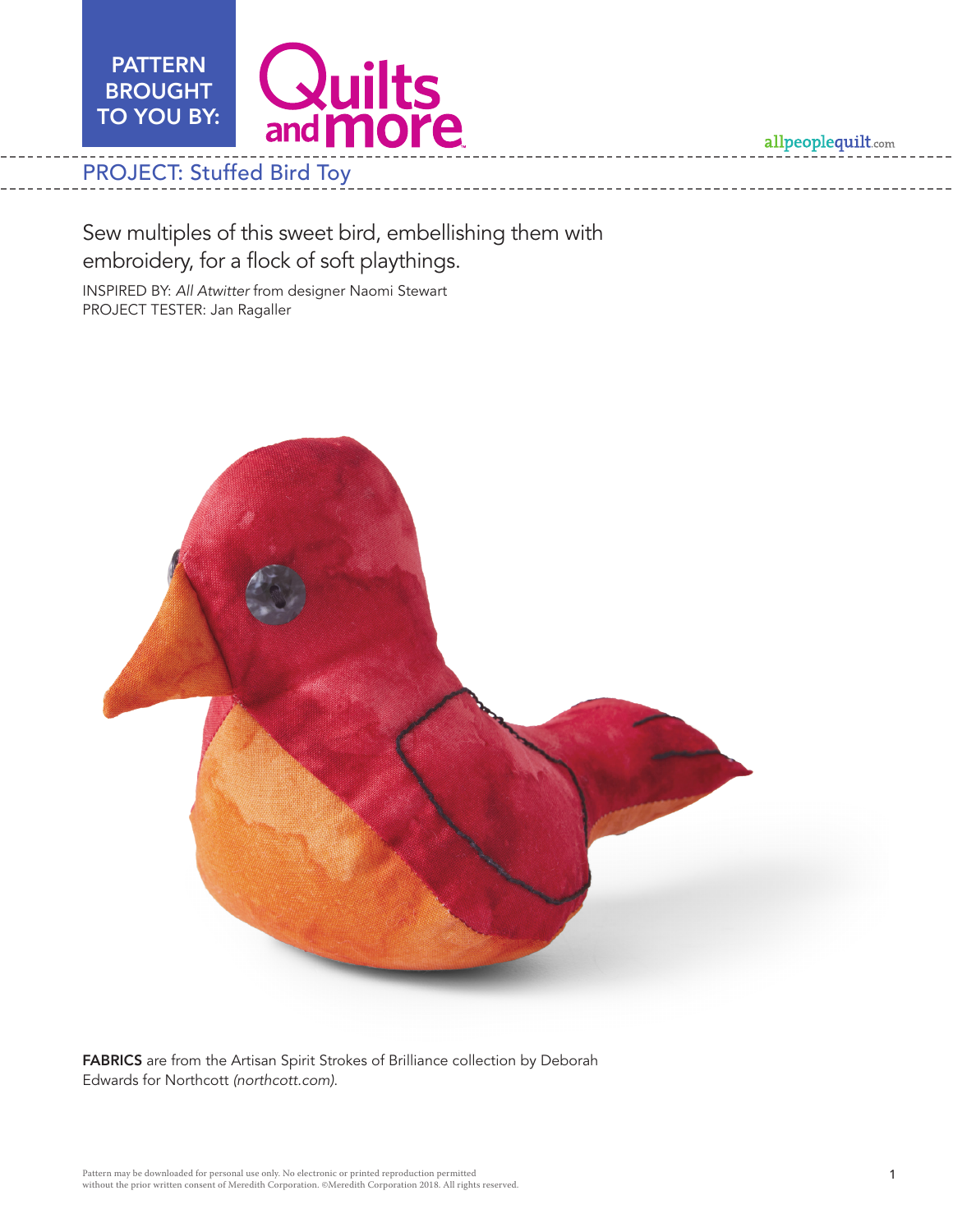# PATTERN BROUGHT TO YOU BY:



# PROJECT: Stuffed Bird Toy

Finished size: approximately 41 ⁄2×7×5"

## MATERIALS

- FOR ONE BIRD
- $\Box$  8×16" piece mottled red (body)
- $\Box$  10"-square piece mottled orange (belly, beak)
- □ 2—1/2"-diameter black buttons (eyes)
- $\Box$  Thread: black
- $\Box$  Perle cotton No. 3: black
- **D** Polyester fiberfill

### CUT FABRICS

**25TUFFED ANIMAL ANISONAL ASSEMBLE BURE BURE CONTINUES (C. 2014) Turb (SSEER) (2014) (2014) (2014) (2014) (2014) (2014) (2014) (2014) (2014) (2014) (2014) (2014) (2014) (2014) (2014) (2014) (2014) (2014) (2014) (2014) (201** Cut pieces in the following order. Patterns are on *pages 4 and 5*. To make templates of patterns, see "Make and Use Templates" on *page 6*. Be sure to transfer dots and lines marked on patterns to fabric pieces. The dots are matching points, and the lines are placement guidelines; both are necessary when joining pieces.

#### **From mottled red, cut:**

- 1 of Body Pattern
- 1 of Body Pattern reversed

#### **From mottled orange, cut:**

- 1 of Belly Pattern
- 2 of Beak Pattern

#### SAFETY FIRST

When making a stuffed toy, consider the age of the child you are giving it to. If the child is older, use buttons or snap-on bead eyes, as seen in this bird pattern. If the child is younger, make sure to appliqué or embroider the eyes because buttons or snap-on eyes can be choking hazards.

### ASSEMBLE BIRD

Measurements include 1 ⁄4" seam allowances. Sew with right sides together unless otherwise stated.

- 1) Referring to **Eye Placement Diagram,** use black thread to sew one button in place on mottled red body piece. Repeat with mottled red reversed body piece.
- 2) Using black perle cotton, stem-stitch a wing and tail feathers **(Embroidery Diagram** and **Stem Stitch Diagram)**  on mottled red body piece and mottled red reversed body piece.
- 3) Pin mottled orange belly piece to mottled red body piece, matching dots **(Diagram 1).** Sew together pieces, beginning 1 ⁄4" from tail edge. Be sure to backstitch at beginning and end of seam and to stop sewing at marked dots.
- 4) Layer two mottled orange beak pieces **(Diagram 2);** sew together pairs of straight edges. Turn right side out to make beak. Remove any fibers stuck in the seam. Fill beak loosely with fiberfill.
- 5) Align beak on Step 3 unit approximately  $\frac{1}{4}$ " above marked dot **(Diagram 3).** Sew in place using a 1  $\frac{1}{8}$ " seam.
- 6) Repeat Step 3 with mottled red reversed body piece and remaining edge of mottled orange belly piece.
- 7) Pin together remaining edges of body pieces, leaving tail edges open. Sew together as before **(Diagram 4),** catching beak in seam.

8) Turn joined pieces right side out. Stuff firmly with fiberfill through opening in tail.

allpeoplequilt.com

**9)** Fold tail edges under  $\frac{1}{4}$ ". Handsew folded tail edges together to complete bird.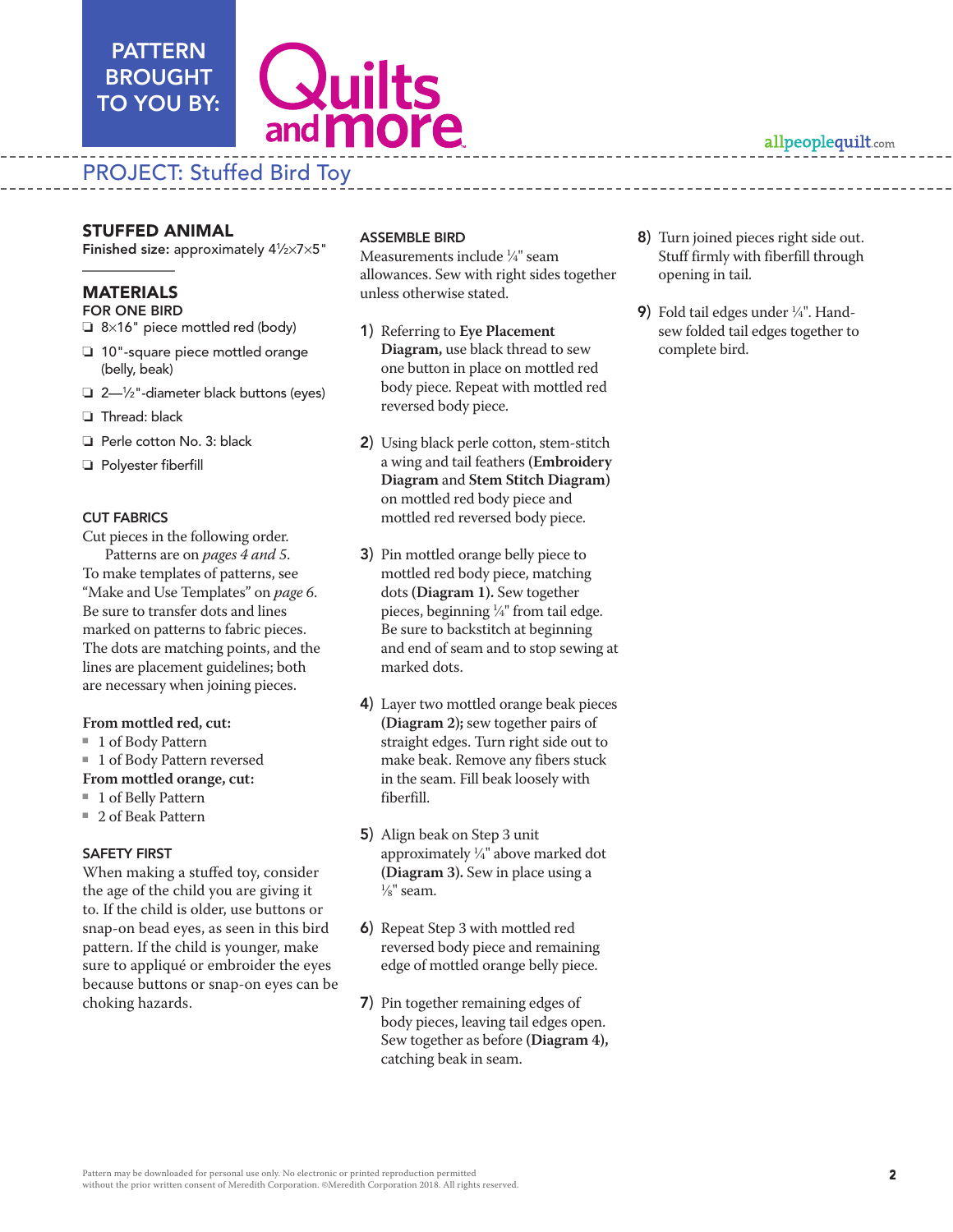



l.





STEM STITCH DIAGRAM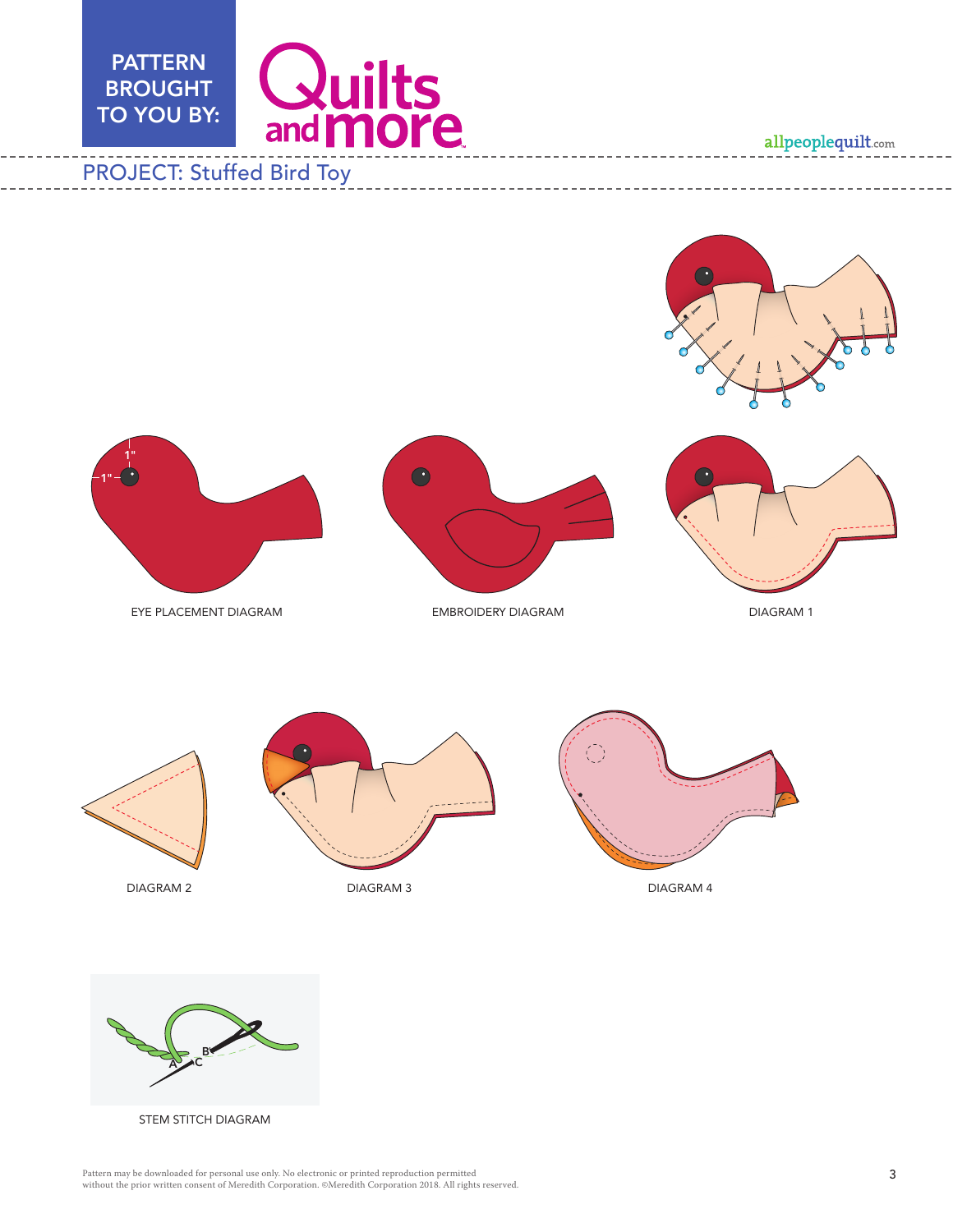

# PROJECT: Stuffed Bird Toy



Pattern may be downloaded for personal use only. No electronic or printed reproduction permitted without the prior written consent of Meredith Corporation. ©Meredith Corporation 2018. All rights reserved.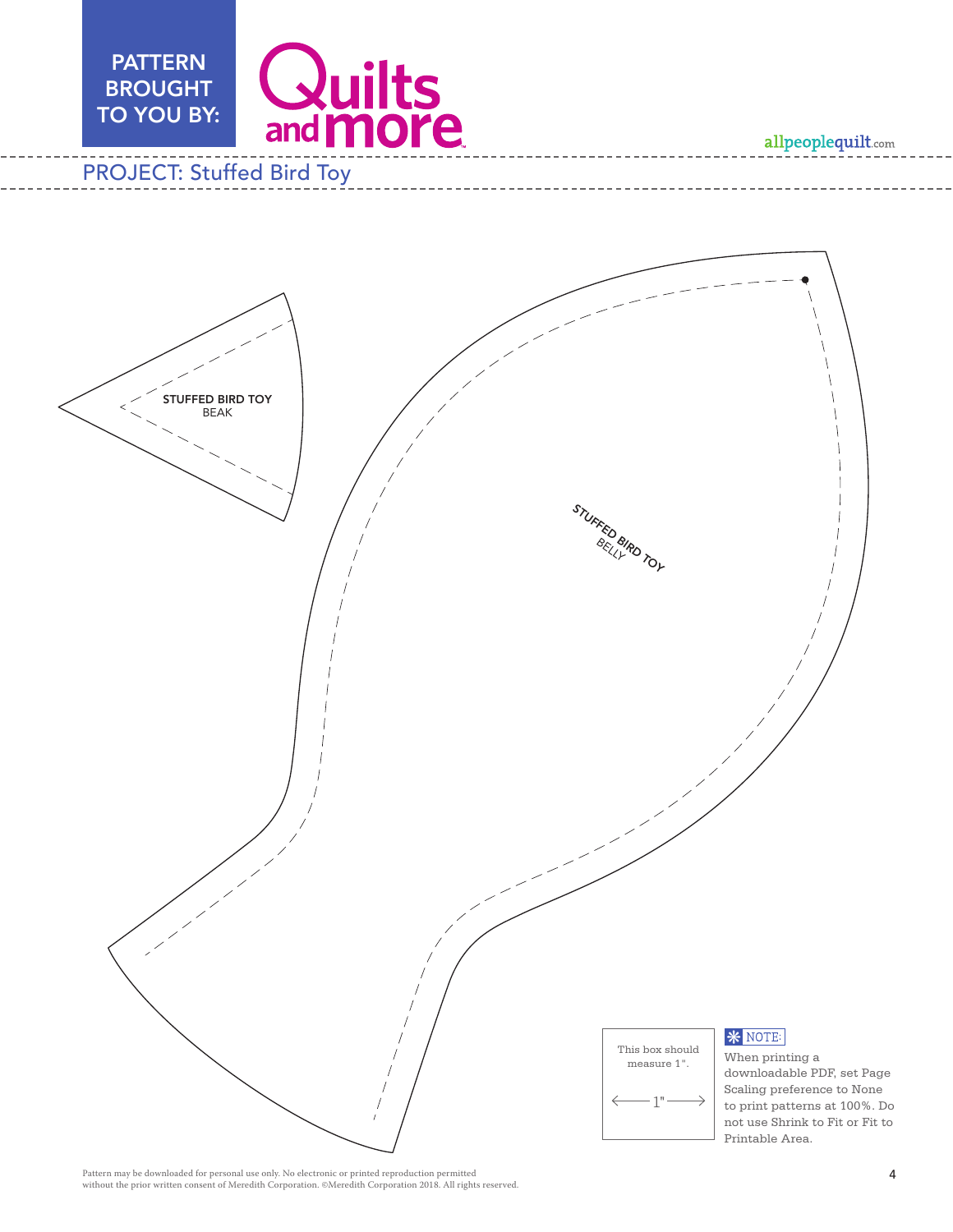

# PROJECT: Stuffed Bird Toy





When printing a downloadable PDF, set Page Scaling preference to None to print patterns at 100%. Do not use Shrink to Fit or Fit to Printable Area.

Pattern may be downloaded for personal use only. No electronic or printed reproduction permitted without the prior written consent of Meredith Corporation. ©Meredith Corporation 2018. All rights reserved.